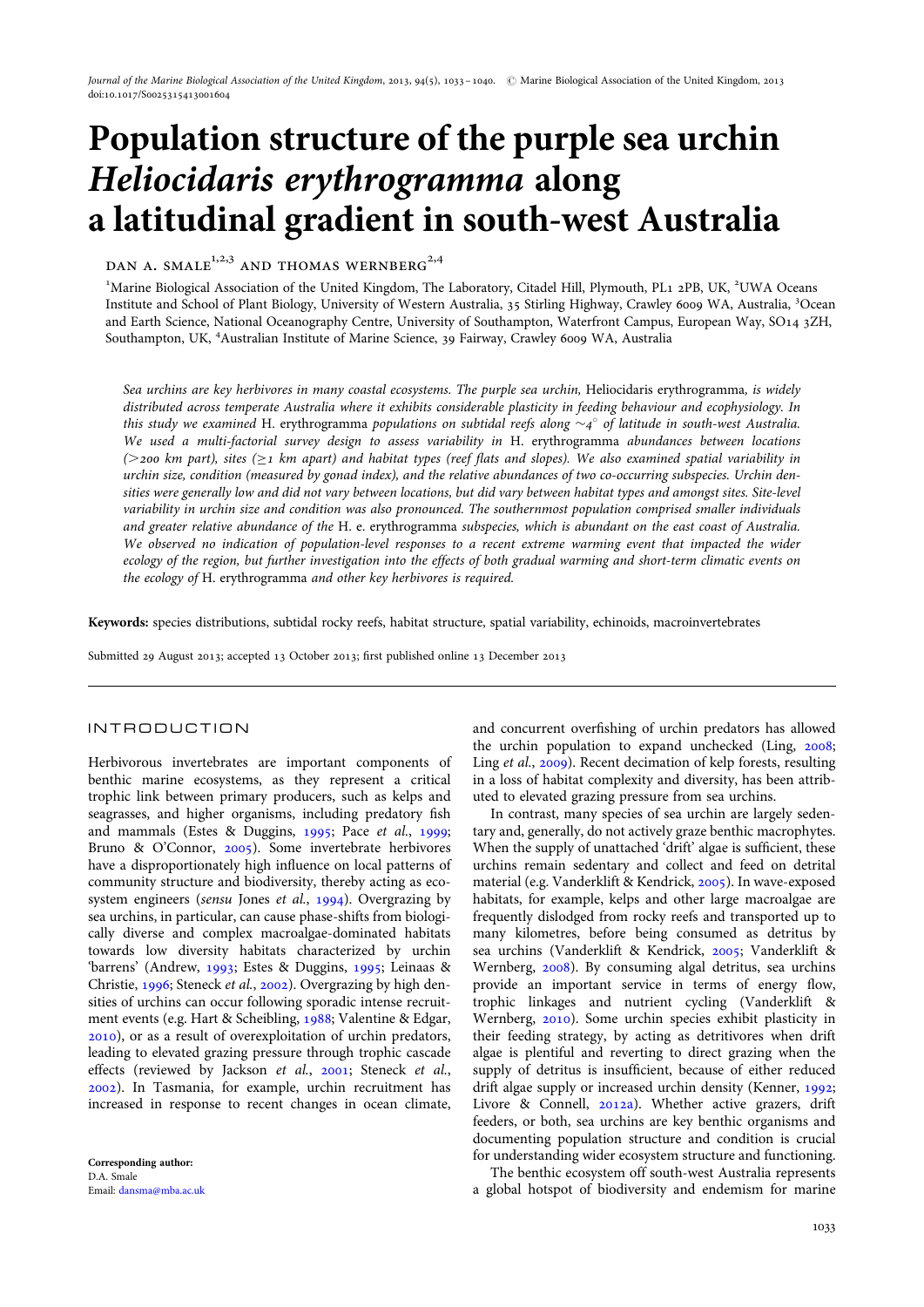macroalgae (Phillips, [2001](#page-6-0); Kerswell, [2006](#page-6-0)) and also supports rich assemblages of sessile invertebrates (Hatcher, [1989\)](#page-6-0) and demersal fish (Fox & Beckley, [2005;](#page-6-0) Langlois et al., [2012](#page-6-0)). Extensive subtidal limestone and granite reef habitats fringe the south-west Australian coastline, which support dense kelp beds in the shallows and rich assemblages of macroalgae and invertebrates in deeper water (Smale et al., [2010a](#page-7-0), [b](#page-7-0)). Mature reef assemblages exhibit high species richness and turnover (Kendrick et al., [1999;](#page-6-0) Wernberg & Goldberg, [2008\)](#page-7-0), while biodiversity patterns shift predictably along a regional-scale temperature gradient (Wernberg et al., [2003](#page-7-0); Smale et al., [2010b](#page-7-0); Tuya et al., [2011](#page-7-0)), albeit with pronounced small-scale variability (Phillips et al., [1997;](#page-6-0) Tuya et al., [2009](#page-7-0); Smale et al., [2010b](#page-7-0)).

Conspicuous mobile macro-invertebrates such as echinoderms and large molluscs are, however, fairly low in diversity and abundance in south-west Australian kelp forests compared with many other temperate and polar ecosystems, and exhibit highly patchy distributions (Vanderklift & Kendrick, [2004;](#page-7-0) Wernberg et al., [2008](#page-7-0); Azzarello et al., [2013](#page-5-0)). The most abundant sea urchin in the region is the purple sea urchin Heliocidaris erythrogramma (Valenciennes, 1846), which is widely distributed across temperate Australia. Heliocidaris erythrogramma is primarily a drift-feeder, preferentially consuming detrital fragments of the kelp Ecklonia radiata (Vanderklift & Kendrick, [2005](#page-7-0); Vanderklift & Wernberg, [2010](#page-7-0)). Previous removal experiments have shown that H. erythrogramma has minimal influence on the structure of proximal benthic assemblages (Valentine & Johnson, [2005](#page-7-0); Vanderklift & Kendrick, [2005\)](#page-7-0). However, other manipulative and observational studies have shown that at medium to high densities of H. erythrogramma, as often found within wavesheltered locations, can restrict the development of macroalgal canopies and facilitate the persistence of urchin 'barrens' (Wright et al., [2005;](#page-7-0) Ling et al., [2010](#page-6-0); Livore & Connell, [2012b\)](#page-6-0). On exposed subtidal reefs off southern and western Australia, H. erythrogramma densities are generally assumed to be too low to exert control over macroalgae assemblage development (Connell & Irving, [2008\)](#page-6-0).

In south-west Australia, only one previous study has examined abundance distribution patterns of H. erythrogramma at large spatial scales (Vanderklift & Kendrick, [2004](#page-7-0)), and very little is known about population size structure and condition along the latitudinal temperature gradient that defines the ecology of the region (Smale & Wernberg, [2009\)](#page-7-0). Moreover, recent work by Binks et al. ([2011](#page-5-0)) has identified two morphologically distinct subspecies of H. erythrogramma in southwest Australia, but their relative abundances and habitat preferences remain largely unknown. We examined population structure of H. erythrogramma along  $>$  500 km of coastline, encompassing a  $1.5^{\circ}$ C temperature gradient, to address these knowledge gaps.

## MATERIALS AND METHODS

## Study region

The purple sea urchin Heliocidaris erythrogramma was examined at three locations off south-west Australia; Hamelin Bay (34.2°S 115.0°E), Marmion Lagoon (31.8°S 115.7°E) and Jurien Bay (30.2S 115.0°E). Adjacent locations were situated  $>$ 200 km apart (Figure 1) and the study encompassed



Fig. 1. Map of south-west Australia indicating the Jurien Bay (JB), Marmion Lagoon (ML) and Hamelin Bay (HB) study locations. The region is characterized by a well-defined oceanic temperature gradient, represented here by average winter isotherms (in °C, 2005 – 2007).

 $\sim$ 530 km of south-west Australian coastline (south-east Indian Ocean). At each location, six comparable study sites were selected  $>1$  km apart from one another. All study sites were at 8–13 m depth, and were dominated by extensive limestone reef habitats that comprised both flat reef platforms (hereafter 'flats') and complex topographical features such as rocky ledges, lumps and overhangs (hereafter 'slopes').

All locations were moderately exposed to the considerable oceanic swell systems that influence the ecology and geomorphology of the region (Searle & Semeniuk, [1985;](#page-7-0) Smale et al., [2011\)](#page-7-0). In 2010, the average wave height recorded at wave buoys offshore from the study locations was  $\sim$ 2 m, with maximum wave heights exceeding 6 m (Bosserelle et al., [2012\)](#page-5-0). All study sites were partially protected by offshore islands and submerged reefs which—to some extent—dissipate wave energy (Smale *et al.*, [2011](#page-7-0)). These locations encompass a temperature gradient of  $\sim$ 1.5°C and fall within a larger regional-scale oceanic temperature gradient that defines the west coast of Australia (see Smale & Wernberg, [2009](#page-7-0), for detailed climatology of the region). This coastline is strongly influenced by the Leeuwin Current (LC), which originates in the Indo-Pacific and flows polewards along the coast of Western Australia, before deviating eastwards into the Great Australian Bight (Pearce, [1991](#page-6-0); Smith et al., [1991\)](#page-7-0). The LC transports tropical (and subtropical) dispersal stages and warm, nutrient-poor water polewards, which enhances north to south mixing of species and effectively raises winter water temperatures (Ayvazian & Hyndes, [1995](#page-5-0); Caputi et al., [1996;](#page-6-0) Smale & Wernberg, [2009\)](#page-7-0). The coastal waters off Western Australia are considered oligotrophic, although localized nutrient enrichment can occur (Pearce, [1991;](#page-6-0) Lourey et al., [2006\)](#page-6-0).

## Field surveys

At each of the six sites within each location, two distinct habitat types were surveyed; (1) reef 'flats', which were flat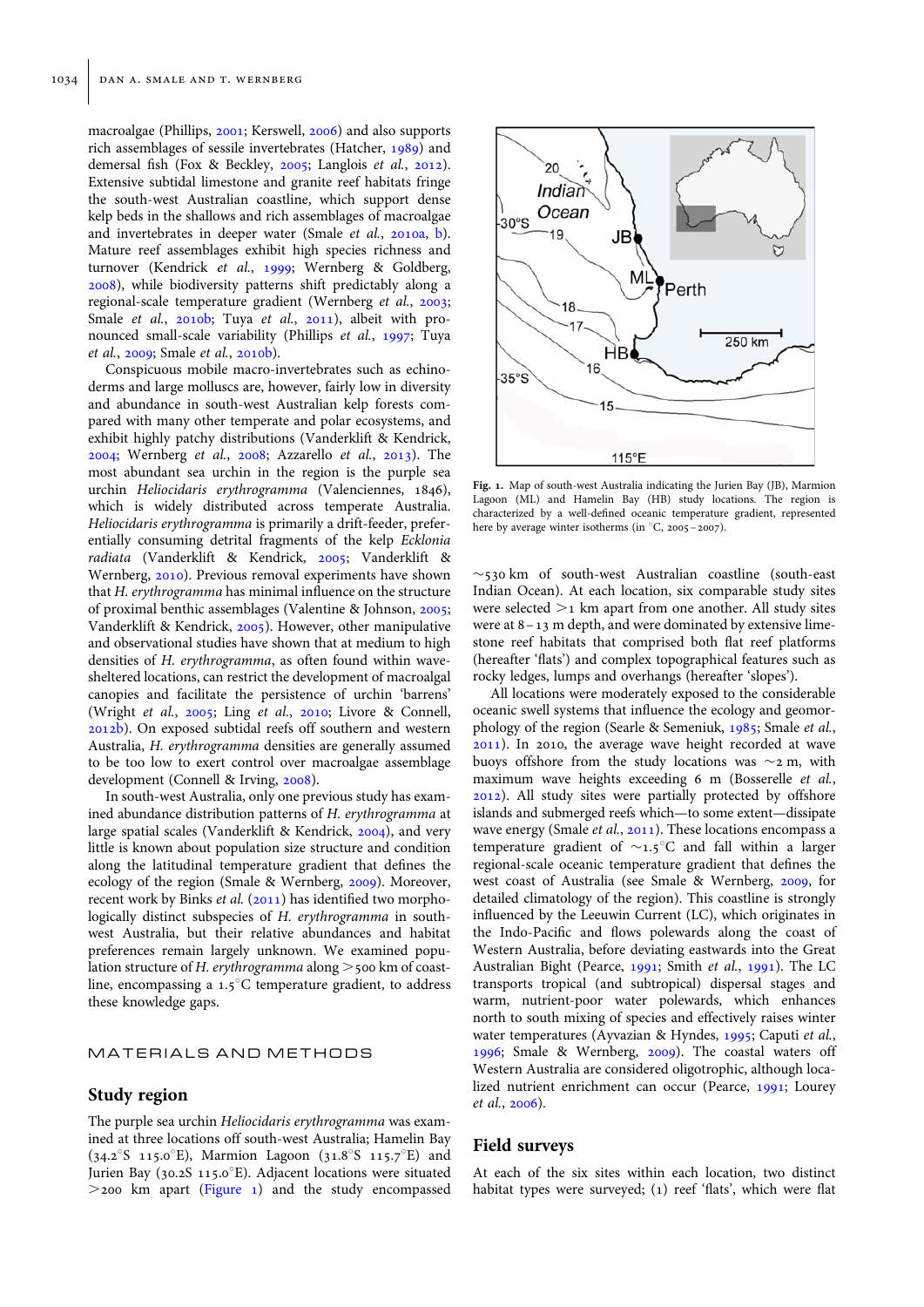<span id="page-2-0"></span>or gently sloping sections of open reef platforms; and (2) reef 'slopes', which were steeply sloping to vertical rock faces that often included ledges and cracks (surveys were conducted at the base of the slopes). All H. erythrogramma individuals within a  $5 \times 1$  m belt transect were counted using SCUBA (the same observer completed all transects), and five replicate transects were conducted within each habitat type at each site. Transects were positioned haphazardly and placed  $>$ 5 m apart from one another. Surveys were completed in February 2013 (austral summer).

# Sea urchin metrics

Specimens of H. erythrogramma were collected and returned to the laboratory for further analysis. Urchins were collected from reef slopes at four survey sites at Marmion Lagoon and Jurien Bay and from three sites at Hamelin Bay. At each site 10 urchins were collected, except for Marmion sites 1 (8 urchins) and 2 (9 urchins). Only adults were collected (test diameter ranged from 40 to 96 mm), and urchins were selected randomly to provide a representative sample of the adult population at each site. We obtained size–frequency data by measuring the test diameter of each urchin. The gonad index (a measure of urchin condition) was calculated as the percentage of an individual's total weight (blot dried) that was gonad (urchins were dissected, gonads were carefully extracted and then blot dried before weighing, as per Livore & Connell [\(2012a\)](#page-6-0)). Research from the east coast of Australia has shown that the gonad index of H. erythrogramma remains relatively constant throughout the year, and the timing of collection here would likely have corresponded to the summer spawning period (Laegdsgaard et al., [1991](#page-6-0)). Furthermore, we used the morphological characteristics described by Binks et al. ([2011\)](#page-5-0) to assign each urchin to one of the two distinct subspecies found in the region, H. e. erythrogramma and H. e. armigera. Specifically, urchins with a red dermis and wide, relatively blunt, violet/violet–green coloured spines were classified as H. e. armigera, while urchins with a white dermis and pointed green spines were classified as H. e. erythrogramma (Binks et al., [2011\)](#page-5-0).

## purple sea urchins in south-west australia 1035

'permutational ANOVA'; see Anderson, [2001](#page-5-0)) using the PERMANOVA add-on to PRIMER 6.0 (Clarke & Warwick, [2001\)](#page-6-0). A three-factor model including location (fixed factor), site (random factor, nested within location) and habitat type (reef flat vs slope, fixed factor) was used to partition variability in urchin abundance. As H. erythrogramma density may be influenced by wave action (Ling *et al.*, [2010](#page-6-0); Livore & Connell, [2012a\)](#page-6-0), sites within each location were ranked by wave exposure. Estimates of effective fetch were generated by measuring the distance from each study site to an obstruction that offered protection from wave action (i.e. an island, skerrie or submerged reef  $\leq$ 5 m in depth, or the mainland). Distances (to a maximum of 20 km) were calculated for every  $15^{\circ}$  of the compass rosette, generating 24 measurements per site, then averaged to allow ranking of sites within each location (see Ruuskanen et al., [1999](#page-6-0) for a similar approach). Relative wave exposure was then included in the model as a covariate. Permutations were based on a similarity matrix generated from Euclidian distances of untransformed abundance data (4999 permutations under a reduced model). As a significant interaction between habitat type and site was detected, further permutational ANOVAs were conducted on abundance data from each habitat type separately. Here, a two-factor model using location (fixed factor) and site (random factor, nested within location) was employed and permutations were based on two separate similarity matrices generated for both reef 'flats' and reef 'slopes'.

For the urchin metrics, test diameters were used to generate size–frequency histograms for each location. Differences in urchin gonad index between sites and locations were visualized by plotting mean values for each site  $(\pm S$ E). Spatial patterns in the abundance of each subspecies were visualized by plotting relative abundances for each site. A two-factor permutational ANOVA (with 'Location' as a fixed factor and 'Site' as a random, nested factor) was used to examine spatial variability in urchin size, gonad index and subspecies relative abundance (based on Euclidian distances and 4999 permutations under a reduced model).

#### RESULTS

# Statistical analysis

Variability in the abundance of H. erythrogramma was examined with permutational analysis of variance (hereafter Abundance patterns of Heliocidaris erythrogramma on subtidal rocky reefs off south-west Australia exhibited high spatial variability, and ranged from 0 to 8 inds 5m<sup>-2</sup>. Urchin densities were higher on reef slopes than reef flats, and were highly



Fig. 2. Mean abundance  $(\pm SE)$  of Heliocidaris erthyrogramma at each of six sites within the three study locations in temperate Western Australia. Abundances are means of five replicate transects (5  $m^{-2}$ ) for both habitat types, reef flats (A) and reef slopes (B).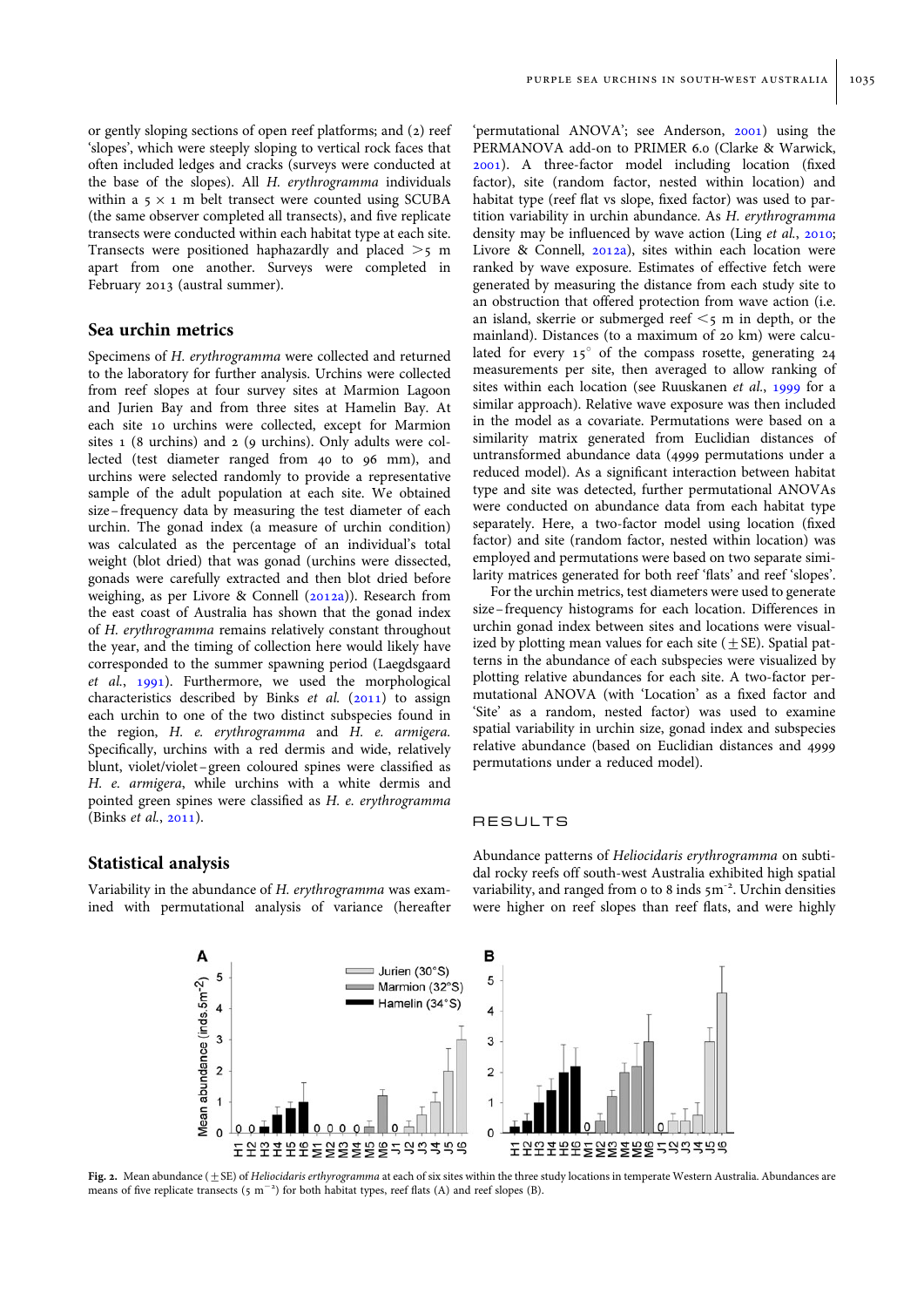<span id="page-3-0"></span>Table 1. Results of permutational ANOVA to test for differences in the abundance of Heliocidaris erythrogramma between locations ('Lo', fixed factor), sites ('Si', random factor, nested within location) and habitat type ('Ha', reef flat vs slope, fixed factor). Relative wave exposure ('Exp') was included in the model as a covariable (CO). Permutations were based on a similarity matrix generated from Euclidian distances of untransformed abundance data (4999 permutations under a reduced model). Significant factors (at  $P \le 0.05$ ) are indicated with an asterisk ( <sup>∗</sup>). Percentage contributions of each term to total variability (i.e. estimates of components of variation, 'CV') are also shown.

| Source              | df             | MS    | F     | P        | $\mathbf{C}\mathbf{V}$ |
|---------------------|----------------|-------|-------|----------|------------------------|
|                     |                |       |       |          |                        |
| Exp (CO)            | 1              | 19.62 | 2.10  | 0.153    | 4.4                    |
| Lo                  | $\overline{2}$ | 4.68  | 0.47  | 0.678    | 0.0                    |
| Ha                  | $\mathbf{1}$   | 28.00 | 14.17 | $0.004*$ | 17.0                   |
| Si (Lo)             | 15             | 10.02 | 11.83 | $0.001*$ | 29.1                   |
| $Lo \times Ha$      | $\mathbf{2}$   | 2.82  | 1.43  | 0.287    | 5.3                    |
| $Si (Lo) \times Ha$ | 15             | 1.97  | 2.33  | $0.006*$ | 15.0                   |
| Res                 | 144            | 0.85  |       |          | 29.1                   |

Table 2. Results of permutational ANOVA to test for differences in the abundance of Heliocidaris erythrogramma between locations ('lo', fixed factor) and sites ('si', random factor, nested within location) within each habitat type separately. Permutations were based on a similarity matrix generated from Euclidian distances of untransformed abundance data (4999 permutations under a reduced model). Significant factors (at  $P$  < 0.05) are indicated with an asterisk (∗). Percentage contributions of each term to total variability (i.e. estimates of components of variation, 'CV') are also shown.

| Source      | df           | MS   | F    | P        | CV   |
|-------------|--------------|------|------|----------|------|
| Reef flats  |              |      |      |          |      |
| Lo          | $\mathbf{2}$ | 6.70 | 2.29 | 0.119    | 20.7 |
| Si (Lo)     | 15           | 2.92 | 6.92 | $0.001*$ | 41.3 |
| Res         | 89           | 0.42 |      |          | 38.0 |
| Reef slopes |              |      |      |          |      |
| Lo          | $\mathbf{2}$ | 0.81 | 0.08 | 0.923    | 0.0  |
| Si (Lo)     | 15           | 9.08 | 7.14 | $0.001*$ | 52.5 |
| Res         | 89           | 1.27 |      |          | 47.5 |



Fig. 3. Mean abundance of Heliocidaris erthyrogramma at each of six sites within the three study locations in temperate Western Australia. Sites within each location are ranked by their relative exposure to wave action. Abundances are means of 10 replicate transects  $(s/m^{-2})$  per site (reef flats and slopes pooled).

variable between sites but not locations ([Figure 2;](#page-2-0) Table 1). As permutational ANOVA detected a highly significant Site × Habitat interaction (Table 1), variability patterns for each habitat type were examined separately. This showed that the relative magnitude of site-level variability was greater for reef slopes compared with reef flats [\(Figure 2](#page-2-0); Table 2). For both the 'global' permutational ANOVA (Table 1) and the within-habitat permutational ANOVA (Table 2), variability between sites was the major contributor to total variability, as shown by the estimates of components of variation. Within each location, urchin abundances were highly variable along the wave exposure gradient and did not alter predictably between sites (Figure 3). This was shown statistically in the global model, as relative wave exposure was not a significant covariable (Table 1).

Size –frequency histograms based on test diameter suggested that urchins at the southernmost location,



Fig. 4. Size-frequency histograms (5 mm size classes) for each of the three study locations in temperate Western Australia (sites pooled). Mean test diameter  $(+SE)$  and total *n* are shown for each location.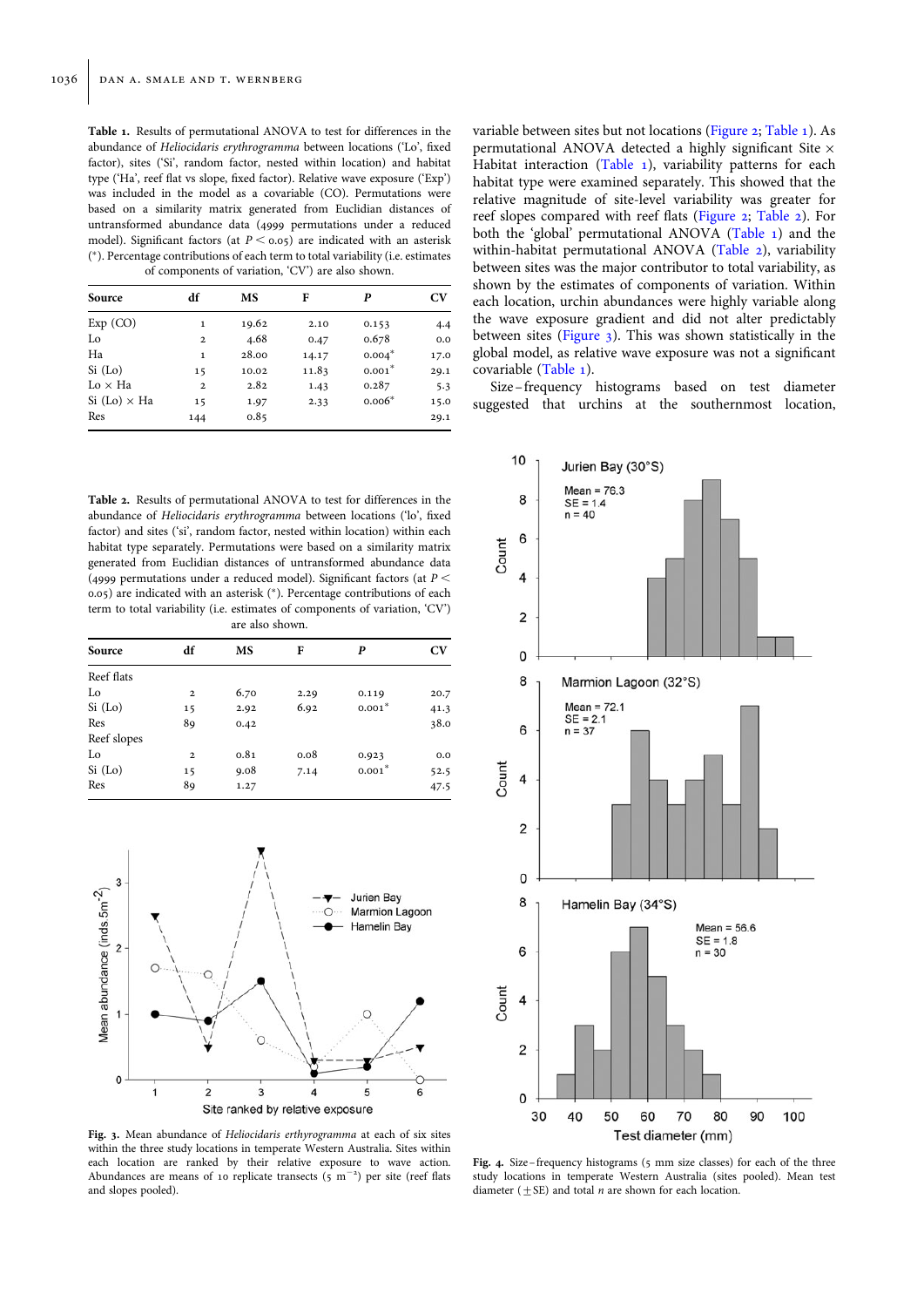

Fig. 5. Mean gonad index ( $\pm$  SE) of Heliocidaris erthyrogramma at each site within the three study locations in temperate Western Australia. Urchins were collected from three sites at Hamelin Bay and four sites at Marmion Lagoon and Jurien Bay. At each site 10 urchins were analysed, with the exception of M<sub>1</sub> (8 urchins) and M<sub>2</sub> (9 urchins).

Hamelin Bay, were smaller than at the other locations ([Figure 4\)](#page-3-0). This was confirmed by permutational ANOVA, which detected significant variability between both sites  $(F_{8,96} = 5.54, P = 0.001)$  and locations  $(F_{2,96} = 7.66, P =$ 0.017, pairwise tests;  $JB = ML > HB$ . Interestingly, sizefrequencies were normally distributed at Jurien Bay and Hamelin Bay (Shapiro–Wilk's tests, JB;  $W = 0.98$ ,  $P = 0.781$ , HB;  $W = 0.98$ ,  $P = 0.865$ ) but not at Marmion Lagoon ( $W = 0.93$ ,  $P = 0.023$ ). The gonad index for each individual ranged from 1.94 to 16.51%; no clear pattern in mean gonad index between locations was observed (Figure 5). Gonad index varied significantly between sites ( $F_{8,96} = 2.64$ ,  $P =$ 0.013) but not locations ( $F_{2,96} = 0.84$ ,  $P = 0.469$ ). Finally, the abundance of each subspecies did vary between locations, as H. e. erythrogramma was much more abundant at Hamelin Bay compared with the other locations (Figure 6). This observation was supported by permutational ANOVA  $(F_{2,96} = 21.39, P = 0.002,$  pairwise tests; HB > ML = JB), which also detected significant variability at the site level  $(F_{8,96} = 2.04, P = 0.05)$ . On average, H. e. erythrogramma was smaller than H. e. armigera (mean test diameter 56.0  $\pm$ 1.6 versus 72.7  $\pm$  1.3,  $n = 22$  and 85, respectively) but had similar gonad index values (*H. e. erythrogramma* =  $7.6 \pm$ 0.3, *H. e. armigera* = 6.4  $\pm$  0.5).



Fig. 6. The relative abundances of the two different subspecies of *Heliocidaris* erthyrogramma found in temperate Western Australia, based on colour variation and spine morphology (see Methods). At each site 10 urchins were analysed, with the exception of  $M_1$  (8 urchins) and  $M_2$  (9 urchins).

### DISCUSSION

Despite being one of the most abundant mobile macroinvertebrates on wave exposed subtidal reefs in south-west Australia (Vanderklift & Kendrick, [2004\)](#page-7-0), Heliocidaris erythrogramma abundances were relatively low, at  $\sim$ 0-2 inds m<sup>-2</sup>. Our abundance values were similar to those recorded by Vanderklift and Kendrick ([2004](#page-7-0)) at corresponding locations, suggesting that there has been negligible change in locationspecific abundances over the last  $\sim$  12 y. Heliocidaris erythrogramma exhibits a highly patchy distribution pattern and can be found in much greater densities at other locations within the bounds of the study region (Vanderklift & Kendrick, [2004;](#page-7-0) Azzarello et al., [2013\)](#page-5-0). Heliocidaris erythrogramma inhabited both reef flats and reef slope habitats, but was more abundant on reef slopes. In general, reef slopes had greater topographic complexity and heterogeneity, which may be favourable for sea urchin recruitment (Tomas et al., [2004\)](#page-7-0), predator avoidance (Tuya et al., [2004;](#page-7-0) Hereu et al., [2005;](#page-6-0) Clemente et al., [2013\)](#page-6-0) and retention of detrital algal fragments (Krumhansl & Scheibling, [2012\)](#page-6-0). Although Vanderklift & Kendrick ([2004\)](#page-7-0) found no difference in H. erythrogramma abundances between reef flats and slopes, this finding was largely due to anomalously high densities on reef flats close to Fremantle Port, which were not surveyed in the current study.

The greatest source of spatial variability in H. erythrogramma abundance was at the scale of kilometres, between sites. In other regions of Australia, urchin densities are often higher at sheltered locations (Ling et al., [2010;](#page-6-0) Livore & Connell, [2012a](#page-6-0)), but we did not record greater abundances at our least exposed sites. However, our locations were all moderately to very exposed to intense wave action, as the south-west Australian coastline offers little protection from substantial oceanic swells (Bosserelle et al., [2012](#page-5-0)). In contrast, the coastal geomorphology of South Australia or Tasmania, for example, offers greater protection and the greater variability in wave exposure between locations. As such, the range of wave exposure captured by the current study was relatively limited. Previous surveys within the study area have indicated that sites with anomalously high abundances of H. erythrogramma are generally more sheltered (Vanderklift & Kendrick, [2004](#page-7-0); Azzarello et al., [2013\)](#page-5-0), but this pattern is highly variable. Other factors that may promote between-site variability include localised oceanographic processes that influence larval dispersal and recruitment (Hereu et al., [2004\)](#page-6-0), physical habitat structure, such as the complexity, composition and integrity of the limestone reef itself (Azzarello et al., [2013](#page-5-0)), and variability in predation pressure (Hereu et al., [2005\)](#page-6-0). Further work is needed to determine the relative importance of these factors in promoting small to medium scale variability in urchin abundance, size and condition.

The H. erythrogramma population at Hamelin Bay, our cooler southerly study location, was in some ways distinct from those at the other locations. Urchins at Hamelin Bay were smaller and the relative abundance of the H. e. erythrogramma subspecies was higher. There were no discernible differences in habitat structure, food availability or local stressors (i.e. pollution, nutrients) between Hamelin Bay and the other locations and, with average temperatures of  $\sim$ 19.5°C (Smale & Wernberg, [2009](#page-7-0)), conditions at Hamelin Bay should be favourable (Byrne et al., [2011](#page-6-0)). The reduced average urchin size at Hamelin Bay was, in part, related to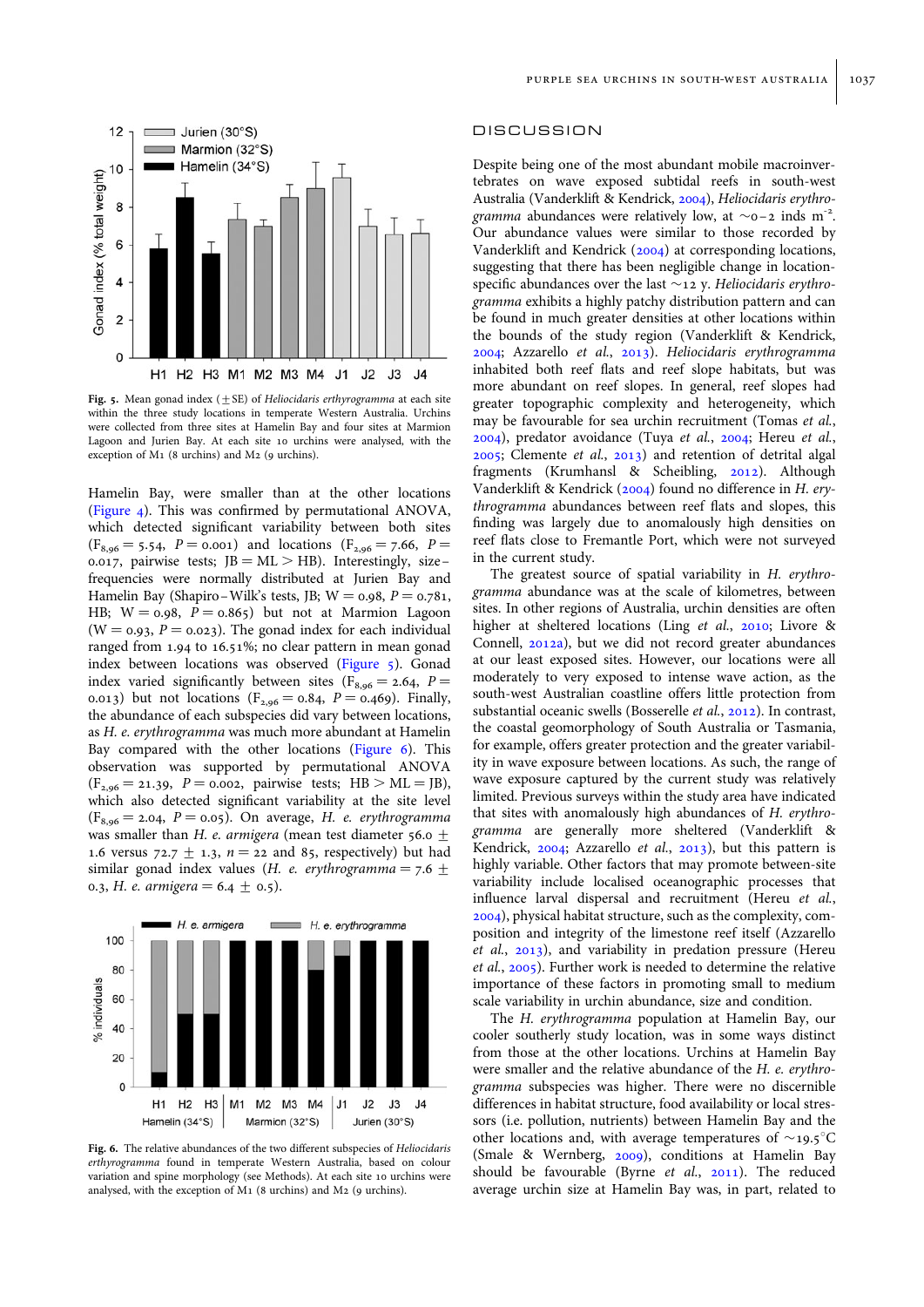<span id="page-5-0"></span>a higher relative abundance of the H. e. erythrogramma subspecies, which was generally smaller than H. e. armigera. As the distributions and ecologies of the two sympatric subspecies in south-west Australia are almost entirely unknown (Binks *et al.*,  $2011$ ), it is not possible to speculate as to why H. e. erythrogramma was considerably more abundant at our southernmost location. It is interesting to note that, despite differences in test diameter, gonad index values for the subspecies were similar.

In early 2011, west coast of Australia experienced its highest-magnitude oceanic warming event on record, as coastal sea temperatures soared to  $2-4$ <sup>o</sup>C above average and record sea surface temperatures were observed (Rose et al., [2012;](#page-6-0) Feng et al., [2013;](#page-6-0) Wernberg et al., [2013\)](#page-7-0). The warming event, driven by anomalously intense La Niña conditions, persisted for  $>$ 10 wk and affected  $>$ 2000 km of coastline (Feng et al., [2013](#page-6-0); Wernberg et al., [2013\)](#page-7-0). The warming event had wide ranging impacts on temperate and tropical ecosystems, resulting in high levels of coral bleaching and mortality (Moore et al., [2012;](#page-6-0) Smale & Wernberg, [2012\)](#page-7-0), widespread mortality and consequent range contractions of habitatforming macroalgae (Smale & Wernberg, [2013](#page-7-0); Wernberg et al., [2013](#page-7-0)), changes in demersal fish assemblages (Wernberg et al., [2013\)](#page-7-0), and a suite of unusual ecological phenomena (Pearce et al., [2011](#page-6-0)).

The impact of the extreme warming event on mobile invertebrates, however, is poorly understood. Our warmest study location, Jurien Bay ( $\sim$ 30°S), is situated within a broader temperate – tropical transition zone and was particularly impacted by the warming event. In contrast, the cooler locations further south were considerably less impacted (Wernberg et al., [2013;](#page-7-0) authors', unpublished data). At Jurien Bay, where temperatures peaked at  $28.3^{\circ}$ C and were in excess of  $26^{\circ}$ C for 3 week (Pearce et al., [2011;](#page-6-0) Wernberg et al., [2013](#page-7-0)), we did not observe declines in urchin abundance, size or condition, relative to the cooler locations. Moreover, H. erythrogramma abundances at Jurien Bay were not appreciably lower than those recorded by Vanderklift and Kendrick [\(2004\)](#page-7-0) some 12 yr previously. This is somewhat counter-intuitive as experimental work on H. erythrogramma on the east coast of Australia has shown that temperatures  $>$ 26 $\degree$ C retard larval development and exceed thermal tolerances of adults (Byrne et al., 2009, [2011\)](#page-6-0). This research has also indicated that H. erythrogramma has the potential to acclimatise and even adapt to increased temperature, as 'warmer' populations exhibit greater thermal tolerance (Byrne et al., [2011\)](#page-6-0). Therefore, it could be that the H. erythrogramma population at Jurien Bay, which persists close to its equator-ward range edge, were not directly impacted by the event because of enhanced thermal tolerance through phenotypic or genotypic adaptation. Moreover, it would appear that the H. erythrogramma population at Jurien Bay was not adversely impacted by indirect impacts of the warming event, specifically a decline in the quantity and quality of detrital food supply. Following the marine heat wave, the percent cover of the common kelp Ecklonia radiata decreased by  $>$ 30% and other large fucoids were completely eliminated by the event as physiological thresholds were exceeded (Smale & Wernberg, [2013;](#page-7-0) Wernberg et al., [2013\)](#page-7-0). In the 2 yr since the event, there have been no signs of recovery (Wernberg, unpublished data). It may be that population persistence is not limited by detrital food supply, and a  $>$ 30% reduction in local kelp abundance was buffered by redundancy in detritus production, or perhaps the urchins switched feeding behaviour and/or diet preference. It is also possible that the effects of the decline in local kelp abundance will take time to materialize at higher trophic levels, following reduced recruitment and fitness, for example.

There is some evidence to suggest that invertebrate herbivores at warmer, lower latitude locations were impacted by the warming event (Pearce et al., [2011\)](#page-6-0) and multi-species surveys along a broader latitudinal/temperature gradient will provide insights into the response of invertebrate assemblages to the warming event. Even so, it is evident that both discrete warming events (Wernberg et al., [2013\)](#page-7-0) and gradual warming trends (Wernberg et al., [2011\)](#page-7-0) will influence the ecology of the region and understanding population-level responses of key herbivores such as *H. erythrogramma* is of critical importance.

## ACKNOWLEDGEMENTS

Scott Bennett, Tiffany Simpson, Emily Gates and Thibaut de Bettignies are acknowledged for assistance in the field. We thank Mat Vanderklift for insightful discussions.

#### FINANCIAL SUPPORT

This work was funded by the Australian Research Council through grants to T.W. D.A.S. is funded by a Marie Curie International Incoming Fellowship within the seventh European Community Framework Programme.

### REFERENCES

- Anderson M.J. (2001) A new method for non-parametric multivariate analysis of variance. Austral Ecology 26, 32–46.
- Andrew N.L. (1993) Spatial heterogeneity, sea urchin grazing, and habitat structure on reefs in temperate Australia. Ecology 74, 292–302.
- Ayvazian S.G. and Hyndes G.A. (1995) Surf-zone fish assemblages in south-western Australia: do adjacent nearshore habitats and the warm Leeuwin Current influence the characteristics of the fish fauna? Marine Biology 122, 527–536.
- Azzarello J., Smale D.A., Langlois T.J. and Håkansson E. (2013) Linking habitat characteristics to abundance patterns of canopy-forming macroalgae and sea urchins in southwest Australia. Marine Biology Research in press.
- Binks R.M., Evans J.P., Kennington W.J. and Prince J. (2011) Spatial patterns of variation in color and spine shape in the sea urchin Heliocidaris erythrogramma. Invertebrate Biology 130, 161–174.
- Bosserelle C., Pattiaratchi C. and Haigh I. (2012) Inter-annual variability and longer-term changes in the wave climate of Western Australia between 1970 and 2009. Ocean Dynamics 62, 63–76.
- Bruno J.F. and O'Connor M.I. (2005) Cascading effects of predator diversity and omnivory in a marine food web. Ecology Letters 8, 1048–1056.
- Byrne M., Ho M., Selvakumaraswamy P., Nguyen H.D., Dworjanyn S.A. and Davis A.R. (2009) Temperature, but not pH, compromises sea urchin fertilization and early development under near-future climate change scenarios. Proceedings of the Royal Society B: Biological Sciences 276, 1883–1888.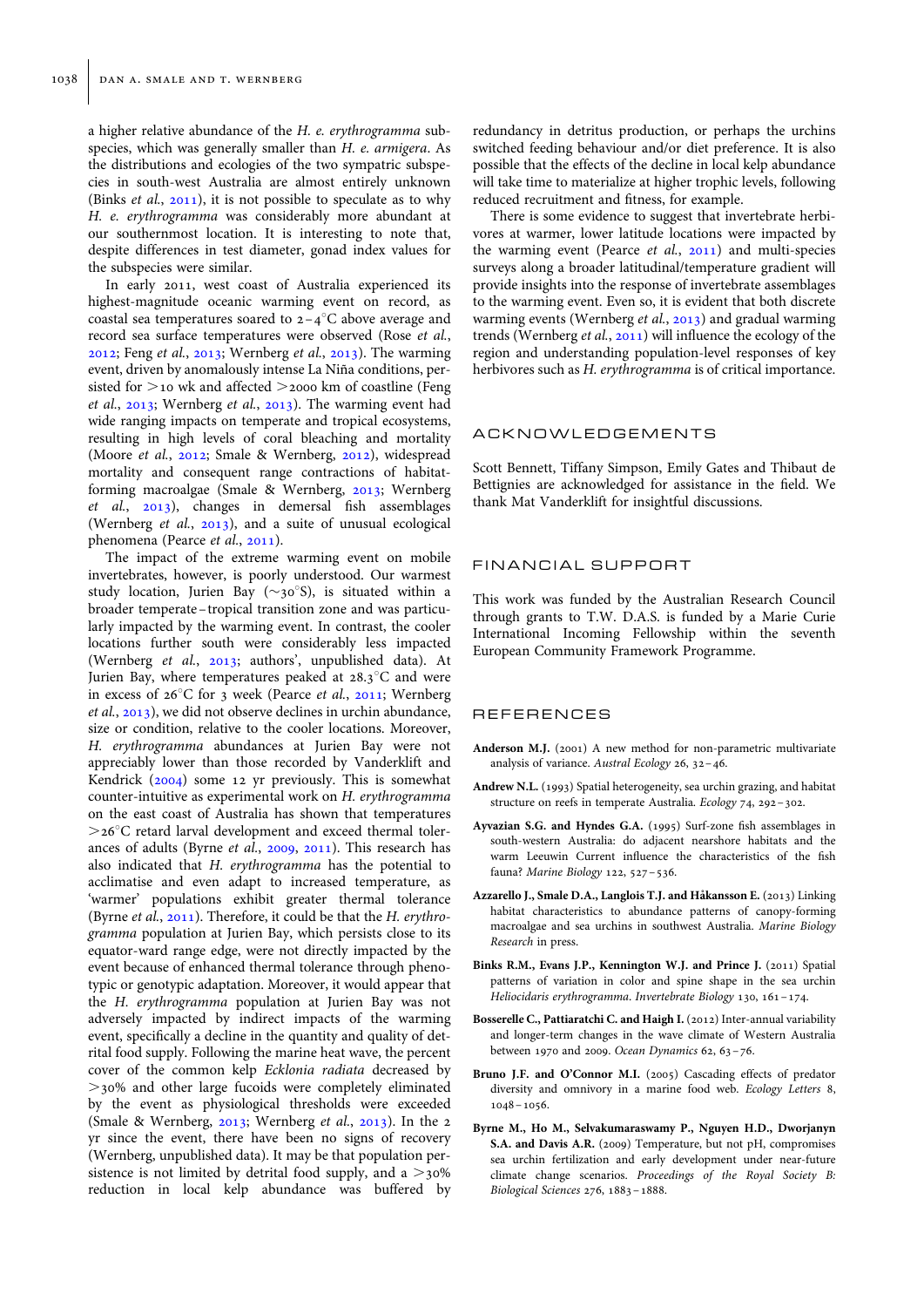- <span id="page-6-0"></span>Byrne M., Selvakumaraswamy P., Ho M.A., Woolsey E. and Nguyen H.D. (2011) Sea urchin development in a global change hotspot, potential for southerly migration of thermotolerant propagules. Deep Sea Research Part II: Topical Studies in Oceanography, 58 712–719.
- Caputi N., Fletcher W.J., Pearce A. and Chubb C.F. (1996) Effect of the Leeuwin Current on the recruitment of fish and invertebrates along the Western Australian coast. Marine and Freshwater Research 47, 147–155.
- Clarke K.R. and Warwick R.M. (2001) Change in marine communities: an approach to statistical analysis and interpretation. 2nd edition. Plymouth, UK: PRIMER-E Ltd.
- Clemente S., Hernández J.C., Montaño-Moctezuma G., Russell M.P. and Ebert T.A. (2013) Predators of juvenile sea urchins and the effect of habitat refuges. Marine Biology 160, 579–590.
- Connell S.D. and Irving A.D. (2008) Integrating ecology with biogeography using landscape characteristics: a case study of subtidal habitat across continental Australia. Journal of Biogeography 35, 1608–1621.
- Estes J.A. and Duggins D.O. (1995) Sea otters and kelp forests in Alaska: generality and variation in a community ecological paradigm. Ecological Monographs 65, 75–100.
- Feng M., McPhaden M.J., Xie S. and Hafner J. (2013) La Niña forces unprecedented Leeuwin Current warming in 2011. Scientfic Reports 3, 1277.
- Fox N.J. and Beckley L.E. (2005) Priority areas for conservation of Western Australian coastal fishes: a comparison of hotspot, biogeographical and complementarity approaches. Biological Conservation 125, 399–410.
- Hart M.W. and Scheibling R.E. (1988) Heat waves, baby booms, and the destruction of kelp beds by sea urchins. Marine Biology 99, 167–176.
- Hatcher A.I. (1989) Variation in the components of benthic community structure in a coastal lagoon as a function of spatial scale. Marine and Freshwater Research 40, 79–96.
- Hereu B., Zabala M., Linares C. and Sala E. (2004) Temporal and spatial variability in settlement of the sea urchin Paracentrotus lividus in the NW Mediterranean. Marine Biology 144, 1011–1018.
- Hereu B., Zabala M., Linares C. and Sala E. (2005) The effects of predator abundance and habitat structural complexity on survival of juvenile sea urchins. Marine Biology 146, 293–299.
- Jackson J.B.C., Kirby M.X., Berger W.H., Bjorndal K.A., Botsford L.W., Bourque B.J., Bradbury R.H., Cooke R., Erlandson J., Estes J.A., Hughes T.P., Kidwell S., Lange C.B., Lenihan H.S., Pandolfi J.M., Peterson C.H., Steneck R.S., Tegner M.J. and Warner R.R. (2001) Historical overfishing and the recent collapse of coastal ecosystems. Science 293, 629–637.
- Jones C.G., Lawton J.H. and Shachak M. (1994) Organisms as ecosystem engineers. Oikos 69, 373–386.
- Kendrick G.A., Lavery P.S. and Phillips J.C. (1999) Influence of Ecklonia radiata kelp canopy on structure of macro-algal assemblages in Marmion Lagoon, Western Australia. Hydrobiologia 398/399,  $275 - 283$
- Kenner M.C. (1992) Population dynamics of the sea urchin Strongylocentrotus purpuratus in a Central California kelp forest: recruitment, mortality, growth, and diet. Marine Biology 112, 107–118.
- Kerswell A.P. (2006) Biodiversity patterns of benthic marine algae. Ecology 87, 2479–2488.
- Krumhansl K. and Scheibling R.E. (2012) Production and fate of kelp detritus. Marine Ecology Progress Series 467, 281–302.
- Laegdsgaard P., Byrne M. and Anderson D.T. (1991) Reproduction of sympatric populations of Heliocidaris erythrogramma and H. tuberculata (Echinoidea) in New South Wales. Marine Biology 110, 359–374.
- Langlois T.J., Radford B., Van Niel K.P., Meeuwig J.J., Pearce A., Rousseaux C.S.G., Kendrick G.A. and Harvey E.S. (2012) Consistent abundance distributions of marine fishes in an old, climatically buffered, infertile seascape. Global Ecology and Biogeography 21, 886–897.
- Leinaas H. and Christie H. (1996) Effects of removing sea urchins (Strongylocentrotus droebachiensis): Stability of the barren state and succession of kelp forest recovery in the east Atlantic. Oecologia 105, 524–536.
- Ling S.D. (2008) Range expansion of a habitat-modifying species leads to loss of taxonomic diversity: a new and impoverished reef state. Oecologia 156, 883–894.
- Ling S.D., Ibbott S. and Sanderson J.C. (2010) Recovery of canopyforming macroalgae following removal of the enigmatic grazing sea urchin Heliocidaris erythrogramma. Journal of Experimental Marine Biology and Ecology 395, 135–146.
- Ling S.D., Johnson C.R., Frusher S.D. and Ridgway K.R. (2009) Overfishing reduces resilience of kelp beds to climate-driven catastrophic phase shift. Proceedings of the National Academy of Sciences of the United States of America 106, 22341–22345.
- Livore J.P. and Connell S.D. (2012a) Effects of food origin and availability on sea urchin condition and feeding behaviour. Journal of Sea Research 68, 1–5.
- Livore J.P. and Connell S.D. (2012b) Fine-scale effects of sedentary urchins on canopy and understory algae. Journal of Experimental Marine Biology and Ecology 411, 66–69.
- Lourey M.J., Dunn J.R. and Waring J. (2006) A mixed-layer nutrient climatology of Leeuwin Current and Western Australian shelf waters: seasonal nutrient dynamics and biomass. Journal of Marine Systems 59, 25–51.
- Moore J.A.Y., Bellchambers L.M., Depczynski M.R., Evans R.D., Evans S.N., Field S.N., Friedman K.J., Gilmour J.P., Holmes T.H., Middlebrook R., Radford B.T., Ridgway T., Shedrawi G., Taylor H., Thomson D.P. and Wilson S.K. (2012) Unprecedented mass bleaching and loss of coral across 12° of latitude in Western Australia in 2010–11. PLoS ONE 7, e51807.
- Pace M.L., Cole J.J., Carpenter S.R. and Kitchell J.F. (1999) Trophic cascades revealed in diverse ecosystems. Trends in Ecology and Evolution 14, 483–488.
- Pearce A., Lenanton R., Jackson G., Moore J., Feng M. and Gaughan D. (2011) The 'marine heat wave' off Western Australia during the summer of 2010/11. Fisheries Research Report No. 222. Perth: Department of Fisheries.
- Pearce A.F. (1991) Eastern boundary currents of the southern hemisphere. Journal of the Royal Society of Western Australia 74, 35–45.
- Phillips J.A. (2001) Marine macroalgal biodiversity hotspots: why is there high species richness and endemism in southern Australian marine benthic flora? Biodiversity and Conservation 10, 1555–1577.
- Phillips J.C., Kendrick G.A. and Lavery P.S. (1997) A test of a functional group approach to detecting shifts in macroalgal communities along a disturbance gradient. Marine Ecology Progress Series 153, 125–138.
- Rose T., Smale D.A. and Botting G.C. (2012) The 2011 marine heat wave in Cockburn Sound, southwest Australia. Ocean Science 8, 545–550.
- Ruuskanen A., Bäck S. and Reitalu T. (1999) A comparison of two cartographic exposure methods using Fucus vesiculosus as an indicator. Marine Biology 134, 139–145.